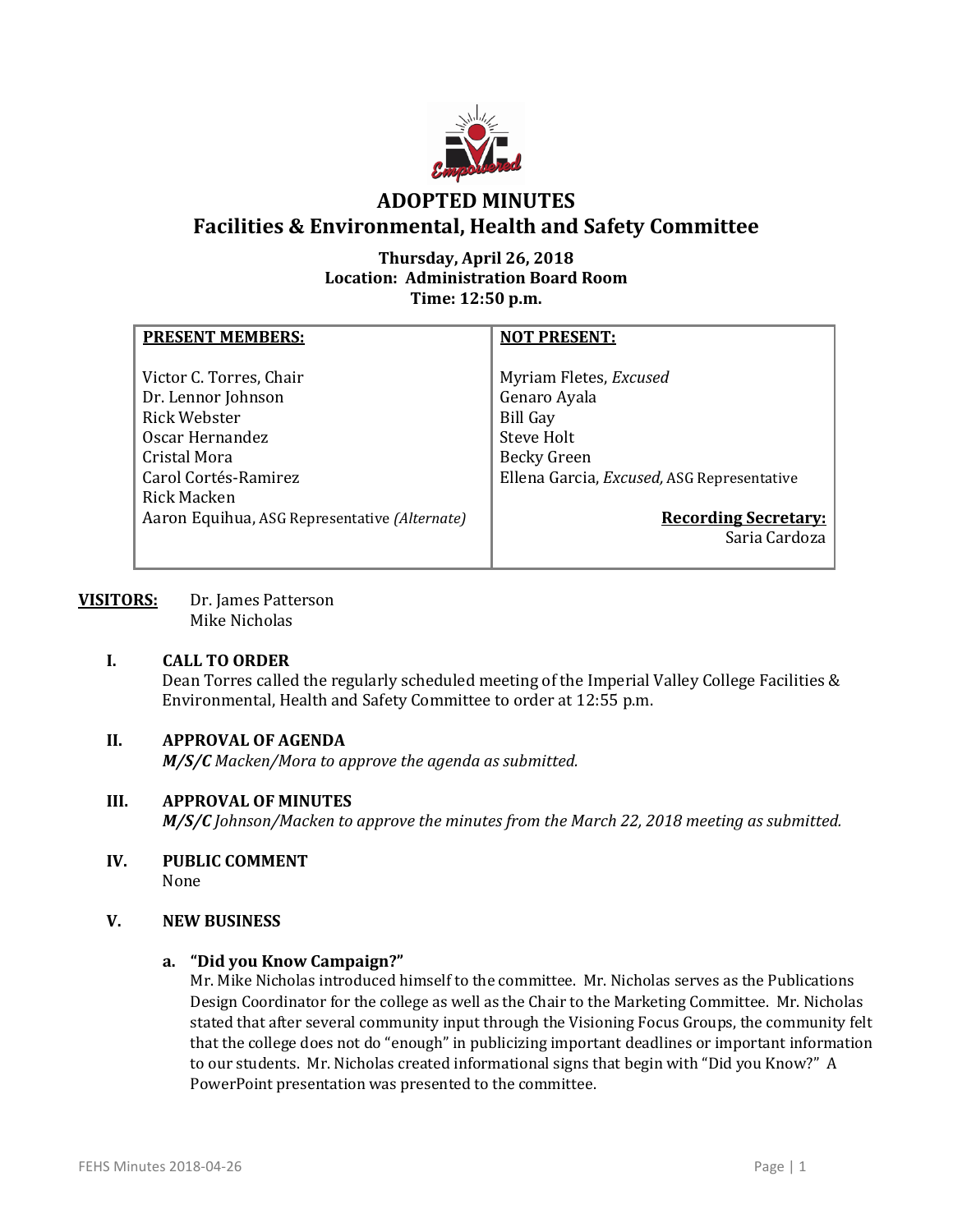The cost of the frames are approximate \$60 each. Mr. Nicholas has already presented this idea to the Associated Student Government and they have agreed to support this by printing the posters, rotating the posters and purchasing the frames. Mr. Nicholas hopes to have approximately ten frames by the beginning of the fall 2018 semester.

ASG and the Marketing Committee will work together in promoting services.

Committee members asked who will be assisting in rotating the posters and will students be able to read the posters after dawn.

The ASG will assist in rotating the posters around campus and all the buildings are lit after dawn, therefore, students should not have a problem seeing them.

*M/S/C Webster/Mora to recommend the purchase of frames with the understanding that the frames will be certified by the Maintenance Director to ensure they are suitable for brick buildings.*

#### **b. Standard III.B.3 and Standard III.B.4**

Member Webster will be sending the most up-to-date five year maintenance plan to Dr. Patterson for final review. Physical resources were updated. Dr. Patterson works with this committee and the Technology Planning Committee to complete the annual review which will be shared with the CART committee.

*M/S/C Webster/Hernandez to recommend the approval of Standard III.B.3 and Standard III.B4 as presented to this committee. Discussion: The FEHS Committee thanked Dr. Patterson for his efforts on these standards.*

#### **c. Purchase of AED's**

The college will be purchasing several Automated External Defibrillators (AED). The college currently has three AED's on campus. One is located in the gym, the other one in the Campus Safety Office and the third one is utilized for training purposes in the 3200 building but is available if needed. The college has ordered two more and will be installed in the Student Health Center and at the Early Childhood Education building; these AED's will be wall mounted versus the carry-on type.

Member Macken stated that the recently purchased AED's are completely different brand from the existing ones. All AED's are simple to utilize, however, he would have preferred all to be the same as the existing ones are great and have not had any issues. Also the pads on the AED's are specific for each AED machine and they are not interchangeable with what we currently have as they are different make and model. Also the adult and pediatric pads are different and must be purchased. Member Macken feels that having the same AED brand will benefit the college in cost. A monthly run test is conducted on all AED machines by the Campus Safety Office. Currently the discussion is who will continue to be responsible for the maintenance and/or replacing the AED's, currently the Campus Safety and Parking Control Office does not have the funds to cover such expense. Member Macken was suggested to add this item to SPOL. Member Macken will generate the proposal.

Member Macken is glad that the college is expanding the availability of AED's on campus, especially in the high traffic areas.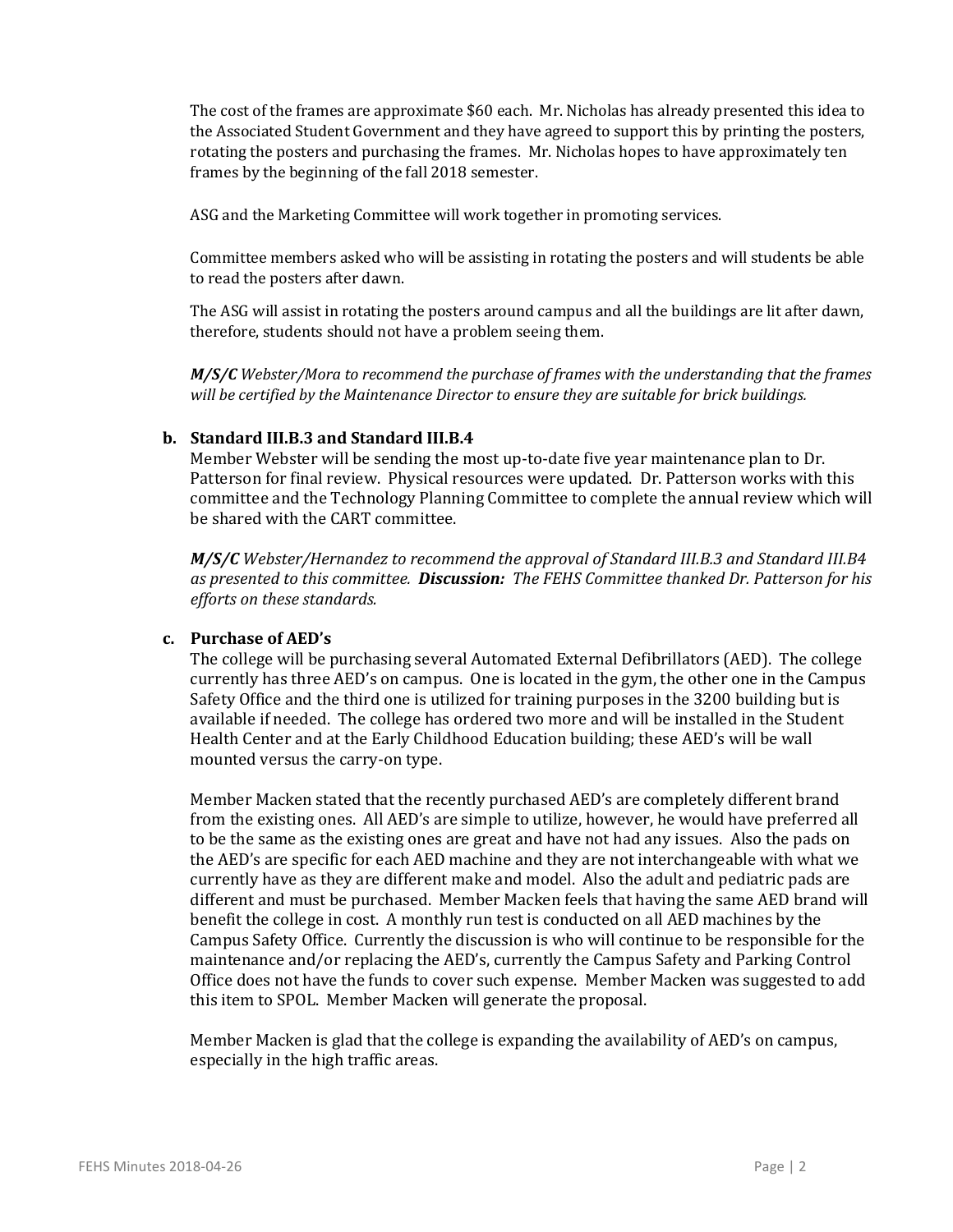Dr. Johnson asked what do other colleges have in place in regards to AED's and how many does each college have? Dean Torres stated that the K-12 schools in Imperial have two AED's in every school site and one in the Special Education classroom.

#### **VI. UNFINISHED BUSINESS**

#### **a. Small Partitions in Men's Restrooms**

Member Webster stated that each partition has a cost of \$395. There was no other discussion on this item and will be removed from the agenda.

#### **b. Update on Gender Neutral Restrooms**

All the signs are up on the gender neutral restrooms. Maintenance is waiting on three additional signs as the originals did not match the color on the buildings.

#### **c. AP 6620 Naming of Buildings**

Dean Torres is currently researching the process in naming buildings. Member Mora recommends researching other community colleges' guidelines. Dean Torres stated that a plan also needs to be in place in the event a building gets demolished or remodeled and what procedure follows if that was to happen. A perfect example is the 900 building which was named the Howard P. Meyer Business Center building. When the 900 was remodeled the name was relocated to the 800 building. The committee discussed whether any funding needs to come through the naming of buildings and if so, where does the funding go, does it go to the IVC Foundation or the General Fund? Does the IVC Foundation look for donors? The committee would like to have those questions clearly covered on the AP. Naming the streets on campus will also be a great benefit to the college as often times emergencies are reported and students do not know where they are at. Towing Companies have difficulty finding vehicles as our streets are not named. Honor gardens were also suggested to be added to the AP.

### **d. AP 6700 Civic Center and Other Facilities Use**

Dean Torres will also be researching other entities in the Imperial Valley in regards to the cost on facilities. He feels that the cost should be in line or very close in line with other entities in the valley. More information will become available at the next meeting.

#### **e. First Aid Kits Availability**

Dean Torres stated that a list of all first aid kits were provided to Pioneers Memorial Health District (PMHD) and the IVC Nurse will be replenishing them all. Departments in need of replenishing the first aid kit must call the Student Health Center.

#### **f. Committee Goals for 2017-2018**

- **1. Comprehensive Preparedness Training/Exercise – Update on Emergency Procedures**
- **2. Safety Needs Assessment**
- **3. First Aid & CPR Training for Faculty & Staff**

Dean Torres met with CHRO Clint Dougherty. They are working in a Professional Development plan and will include all the above committee goals.

Dean Torres stated that an outdoor safety walk has been done but would like to also conduct an indoor safety walk. Once the indoor walk is done, Dean Torres will come to this committee to prioritize the list.